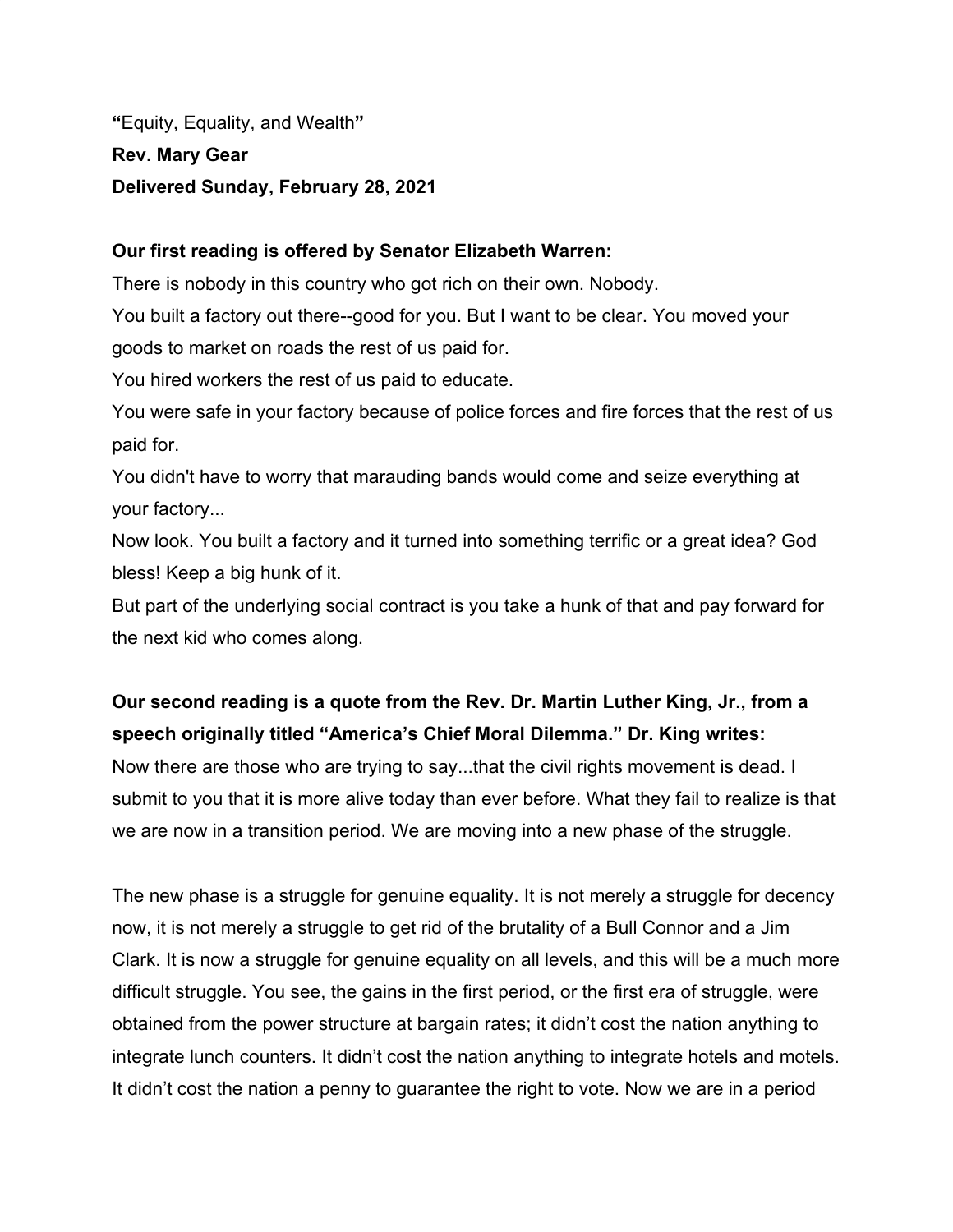where it will cost the nation billions of dollars to get rid of poverty, to get rid of slums, to make quality integrated education a reality. This is where we are now.

## **Sermon/Homily:**

My first job in state government was at the Community Service Office in Vancouver, Washington in the early 1990's. The CSO was commonly known as the welfare office, and in those days, people would come to the office to pick up their financial aid and food stamps in person.

I was hired to be the local social worker for a new program called First Steps, intended to help new parents transition to parenting while managing the requirements of receiving assistance and just life in general. As an aside, the state-wide coordinator in Olympia for the First Steps program back then was Diana Larsen-Mills. I never imagined that one day I would live in Olympia and serve Diana's congregation as the minister.

Down in Vancouver back then, my soon-to-be boss asked me to show up for a job interview on the first day of the month, the day that everyone came to the welfare office to get their benefits. When I arrived at 9 am it was packed with people, overflowing out into the parking lot, some who had been waiting since the office opened at 8 am, many with children in tow. I learned later that this request was strategic; my boss said that he'd specifically asked me to come on the first day of the month and if I didn't flee, he'd hire me. When I asked what he meant by that, he said that many are unwilling to work with people who live in poverty for many reasons, including that their stories are so hard to hear.

This began for me more than 20 years of working in government programs intended to help people living in poverty; new parents, people with disabilities, seniors and others in need of long-term care. The CSO in Vancouver was my first real life exposure to people living in poverty. While my family was working class, we always had enough and other family to draw on when things were tight. I hadn't known poverty or the challenges that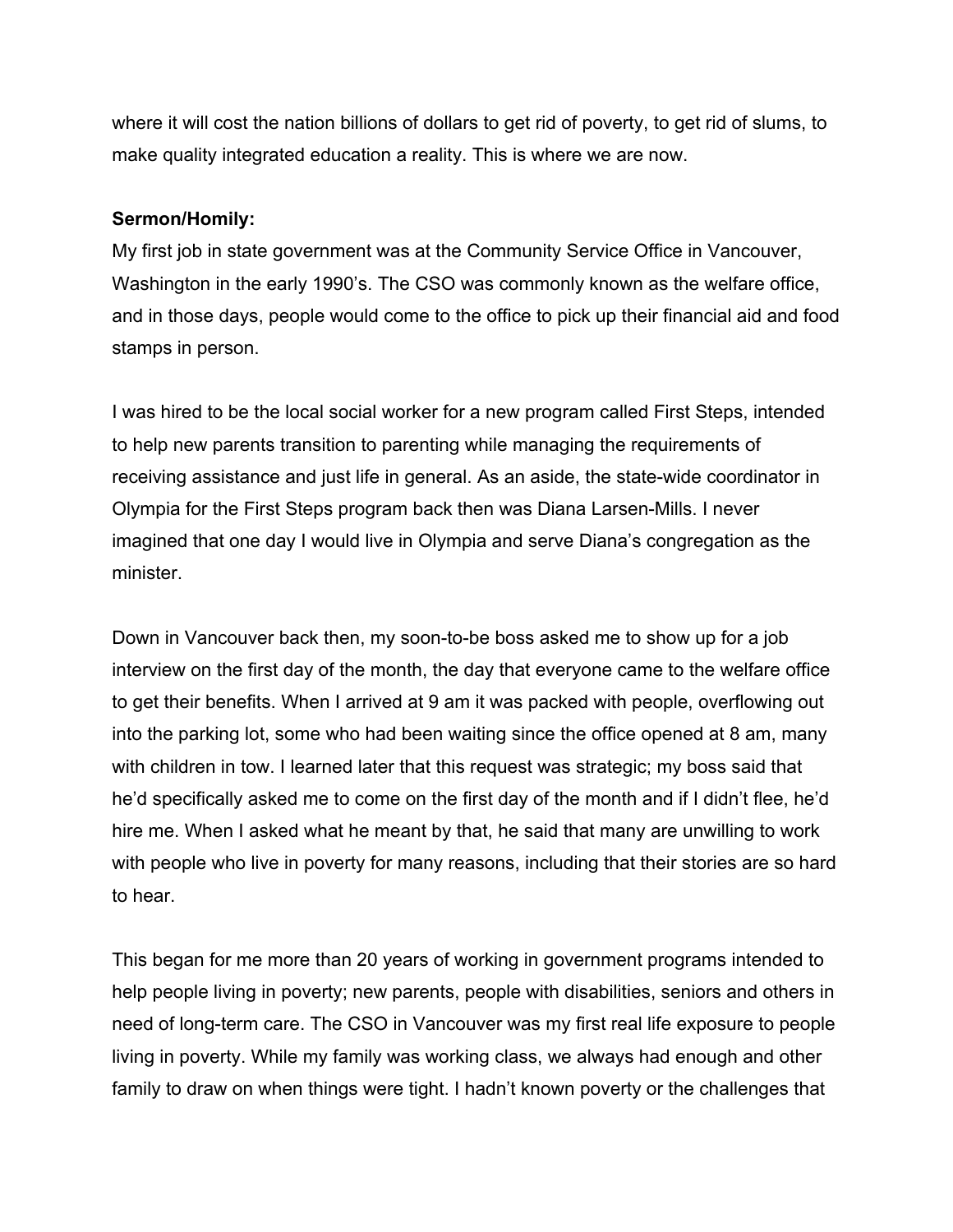come from living in poverty.

Working in state systems over the years brought me face-to-face with the cultural beliefs we have about poverty and the poor, and challenged me to examine my own beliefs, those I was taught and those I developed over time. I experienced the "welfare reform" of the 1990's which imposed time limits on assistance with the belief that everyone who is poor should be self-sufficient within a specified period of time, specified by those who have enough. Over the years, more restrictions were put in place by Congress based on a narrative of lazy welfare cheats, poor people who take advantage of the programs funded by the generosity of working people, and the belief that everyone has equal access to opportunity in our capitalist system, so should be able to support themselves and their families. Over time I Iearned that none of these things were true in the real lives of people who lived in poverty. And, I learned that this system was built on mistrust, set up to spend \$5 to ensure that not \$1 of assistance goes to anyone deemed "undeserving."

Fast forward to this past year as we've faced a global pandemic which, for safety's sake, required that we shut down many businesses creating the highest number of unemployed people since the Great Depression. Last year, 10 million jobs were lost and have not been recovered, and 400,000 businesses have closed for good.

If you pay attention to the narratives about the economic stimulus packages you hear these same themes emerging again: if we are too generous in unemployment benefits people will lose their will to work, people should have jobs that give them medical care, people are lazy and will take advantage. The reality is that the economic relief has mostly gone to people who needed it for food, shelter, and medical care, and those who could have shared their stimulus funds with others.

As we move through this pandemic, we are faced with a looming housing challenge as those who have been unable to pay mortgages and rent have been protected by moratoriums. Those without health insurance have been covered by federal and state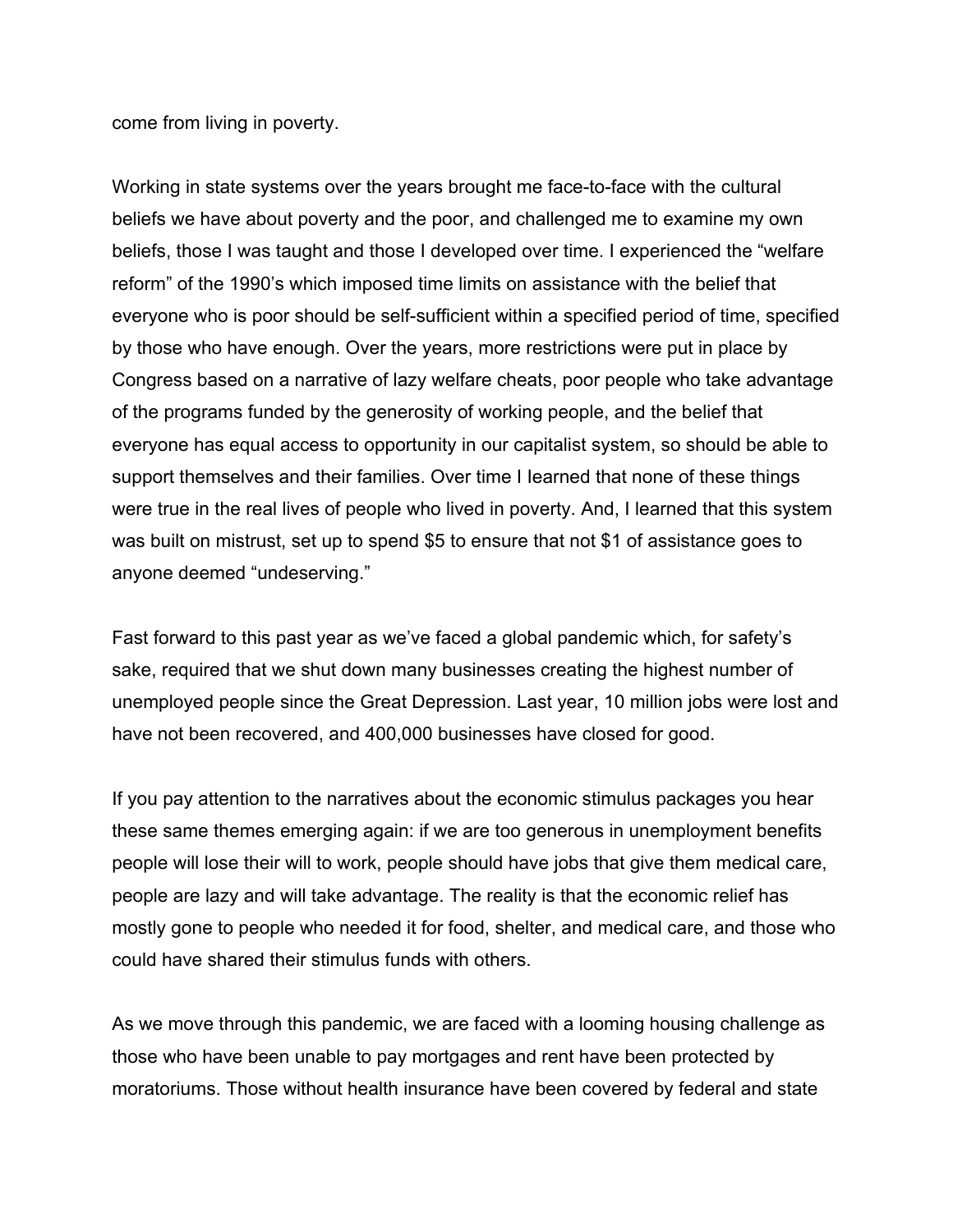assistance. There is an economic disaster waiting that will require massive assistance to prevent even more suffering, especially by those already on the margins.

At the same time, last year saw the largest profits ever for tech giants, large corporations and Wall Street investors. Our nation has 659 billionaires, that's billion with a B, and over the past year, their fortunes have grown by more than \$1 trillion, that's a 1 followed by 12 zeros. This 1% of the 1% has amassed wealth that is double the wealth of the bottom 50% of all people in the US, creating the largest wealth gap since the 1920's.

[In December, the news reported that MacKenzie Scott, the ex-wife of Amazon CEO Jeff Bezos, had given away \$4.2 billion of her fortune in four months. Scott said that her motivation was that "This pandemic has been a wrecking ball in the lives of Americans already struggling. Economic losses and health outcomes alike have been worse for women, for people of color, and for people living in poverty. Meanwhile, it has substantially increased the wealth of billionaires." While I applaud her philanthropy, I noticed that neither Scott nor any news source questioned how one person could amass so much wealth.]

So why is a wealth gap a problem? Research shows that inequality is bad for everyone's health. Societies with big wealth gaps have more mental illness, obesity, shorter life expectancy, child mortality is higher and children do worse in school, and more people are imprisoned.

More importantly, the wealth gap highlights the fallacy of equality. Our economic, educational and social systems assume that everyone has the same access to opportunities, so anyone can become a millionaire, or a CEO, or a Wall Street Investor. The reality is that opportunity is not equitable and depends greatly on where you are born, who your parents are, where you are schooled, and the color of your skin.

As author Chuck Collins, a self-identified one percenter wrote, it's easy to hit a home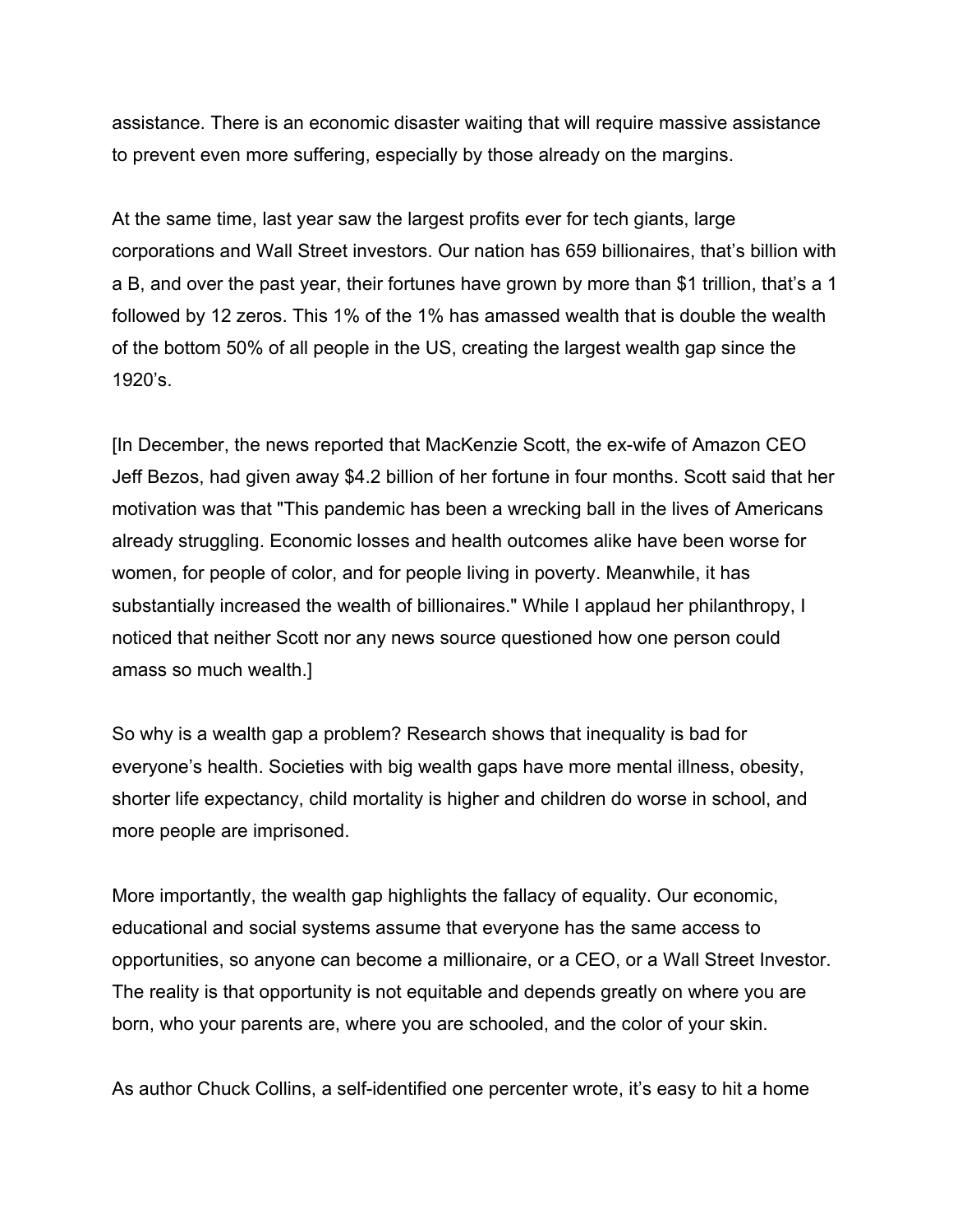run when you are born on third base. Most of us are born on second, or first and way too many of us never even get a chance at bat. A belief in equality prevents us from acknowledging that moral and just solutions are based on a model of equity. Rather than assume that everyone needs the same—equality or what some call fairness, we must acknowledge that justice demands that some need more than others—equity rather than equality.

What I hear in this nation's narrative about poverty and wealth is a remnant of the Puritan colonizers of this land who, along with the Calvinists, believed in predestination, which meant that God chooses who God will save, creating the "elect" who will be blessed in this life. Being blessed is often interpreted as being comfortable, even wealthy. So, being poor is interpreted as not being chosen by God to be saved, not one of "the elect." Worthy only of charity based on the goodwill and generosity of those who have enough. This is a way that theology shows up in our culture and isn't even recognized as such, because that's just the way it is, right?

This Puritan/Calvinist theology was rejected by our Universalist ancestors who asserted that all souls would be saved by a loving God. They rejected the idea that some are more worthy or that anyone would be outside the loving embrace of God. This belief is reflected in the first of our seven Unitarian Universalist principles: the inherent worth and dignity of all people.

The second Unitarian Universalist principle says that we affirm and promote justice, equity and compassion in human relations. This principle recognizes this important distinction between equality and equity. With these principles together, we assert that all are worthy and that equity should guide our human interactions.

Unitarian religious educator Sophia Lyon Fahs taught that it matters what we believe. Even if we don't name it or recognize it as theology, what we believe informs our actions and our actions create our relationships, our culture, our laws and our society. It is this